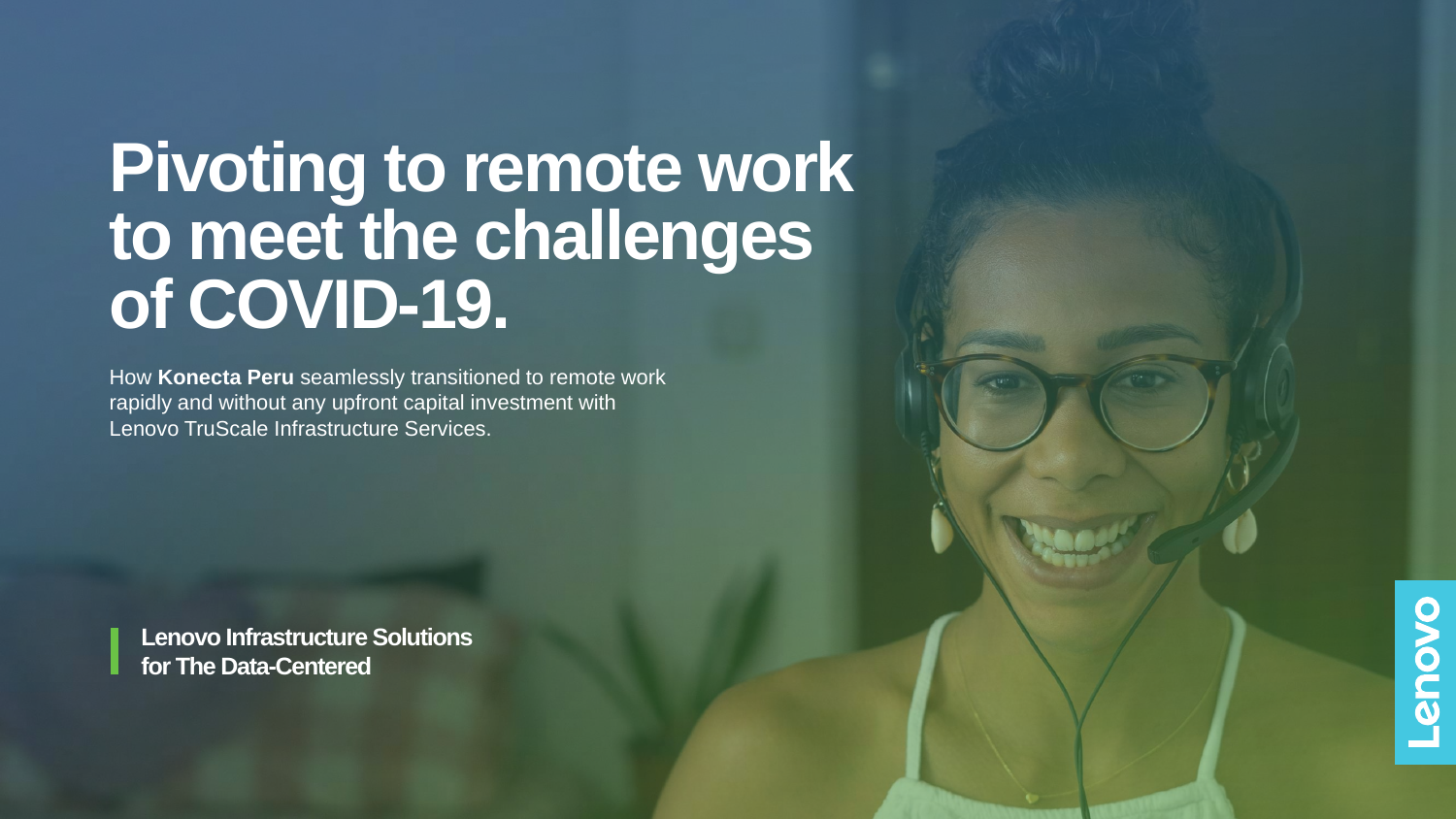### **Background 1**

Konecta Peru is one of the largest full-service Business Process Outsourcing (BPO) and contact center service providers in Peru, with 23.4% market share and 14,000 employees. Its service offerings include providing telephone communication, email management, FAQ websites, social media, live web chats, mobile applications, surveys, and data management for its clients.

Its parent company Konecta Group operates 90 contact centers in nine countries, serves over 300 clients, and employs 70,000 people worldwide.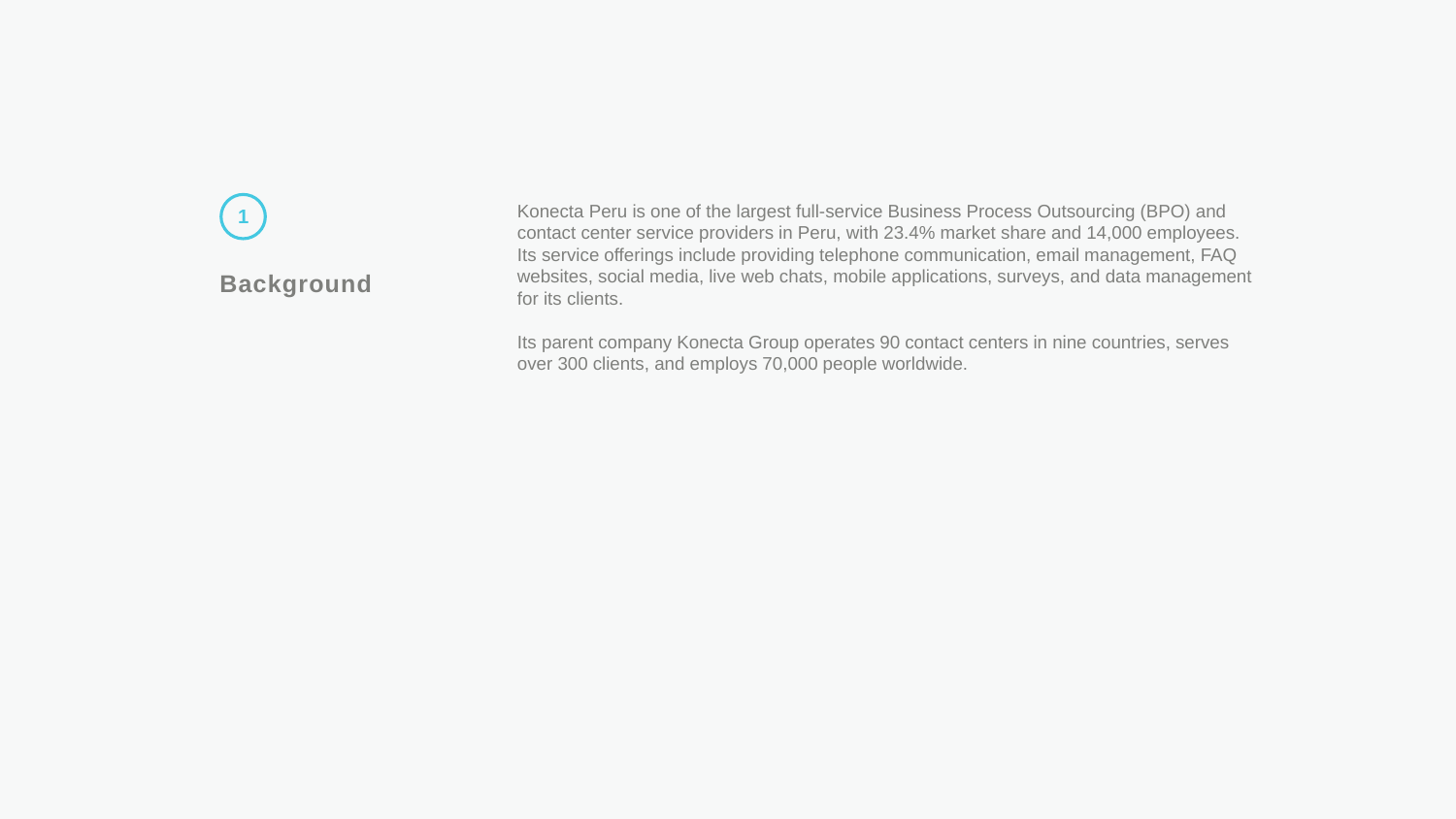### **Challenge**

**2**

Since 2011, Peru has become one of Konecta's top markets, and the company provides services for a significant number of clients across the region. Konecta's recent acquisition of the Rockethall group of companies will further expand Konecta Peru's client base and workforce, and increase the need for flexible IT solutions.

Carlos Rafael Alayo Velasquez, Information Technology (IT) Director at Konecta Peru, begins: *"We aim to expand our market share to 25% and to continue strengthening our position as Peru's leading BPO service provider. In spite of the COVID-19 pandemic, we have achieved significant business growth in the last year, taking on 9,000 new employees."*

To serve an ever-growing client base, Konecta Peru must be able to allocate both human and IT resources dynamically—particularly during COVID times.

*"When the government declared a health emergency, an emergency lockdown measure was imposed and citizens were ordered to stay at home,"* says Carlos Alayo. *"To fulfill service commitments, we had to give thousands of employees secure access to client systems from their homes, so that they could work remotely with all the right tools and comply with the same data security standards as in the office. To do this, we decided to deploy a virtual desktop infrastructure [VDI] solution for secure remote access and rapid rollout to agents."*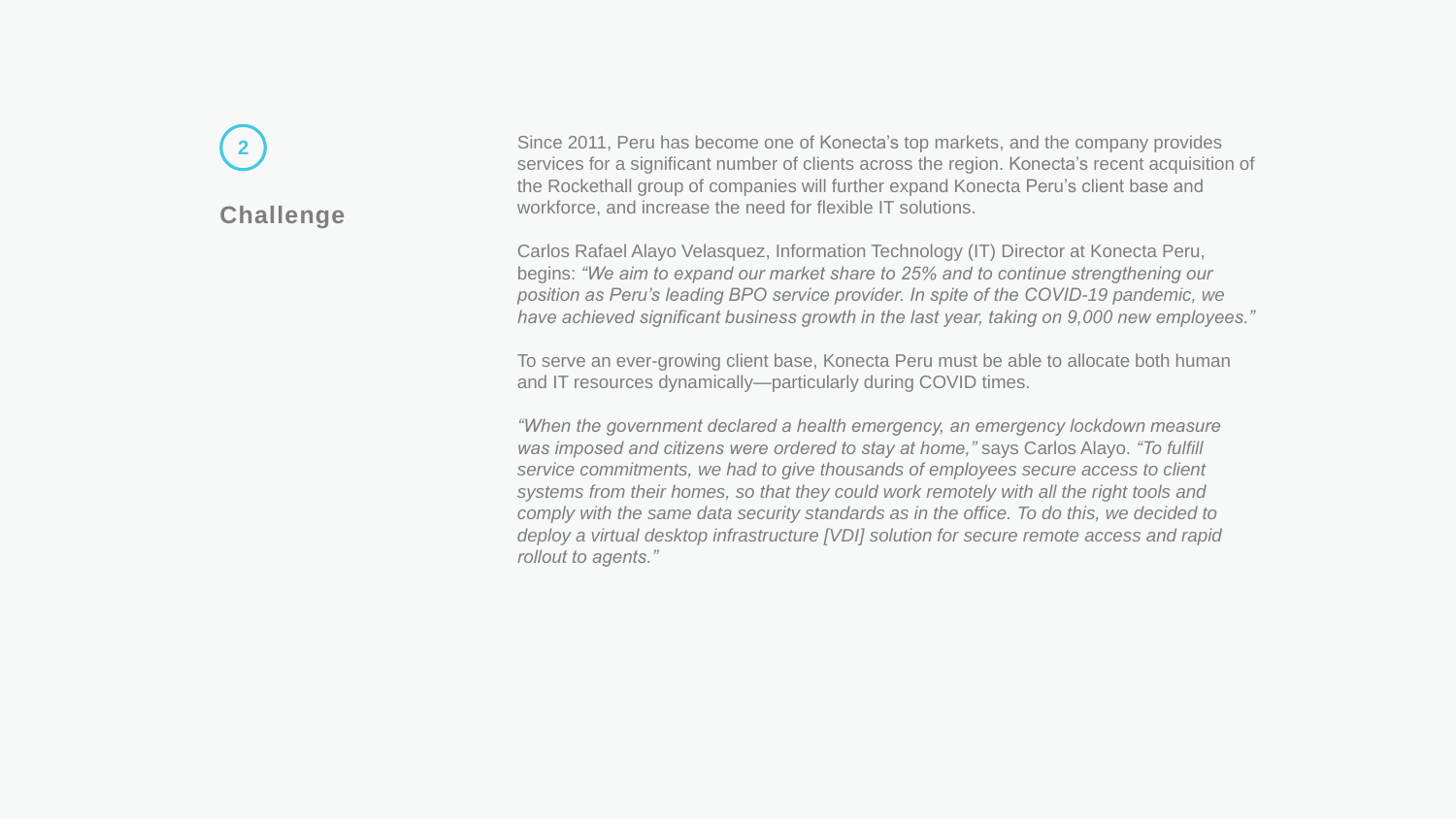#### **Why Lenovo? All-in-one, as-a-Service solution.**

To support the new VDI solution, Konecta Peru looked for a flexible, easily scalable, low-maintenance infrastructure platform.

Carlos Alayo comments: "*Because of the complex connectivity requirements and security concerns, the public cloud was not an option. However, the cloud model did appeal to us, especially since we wanted a platform that could scale dynamically without all the hassle of procuring, installing, and maintaining physical infrastructure ourselves."*

After a thorough evaluation, Konecta Peru determined that Lenovo TruScale Infrastructure Services was the ideal choice for their company. This is a deal based on a subscription that gives companies the option to use and pay for data center hardware and services—on premises or at another preferred location—without having to purchase the equipment.

*"We considered several Infrastructure-as-a-Service offerings, including HPE GreenLake Cloud Services,"* recalls Carlos Alayo. *"Lenovo TruScale Infrastructure Services came highly recommended by our partner Blue Ocean Technologies, who we have worked with for many years and have trust in. We were very impressed by the flexibility, transparency, agility, and reduced financial risk that Lenovo TruScale offered, and how quickly the Lenovo team sprang into action."*

With Lenovo TruScale, out-of-band monitoring and metering via Lenovo XClarity Controller—embedded in every server on a separate microprocessor—means that data center infrastructure can be monitored without putting any load on the infrastructure. The resource usage model is based on the CPU utilization per node, meaning that Lenovo TruScale customers are charged based on the workloads they are processing.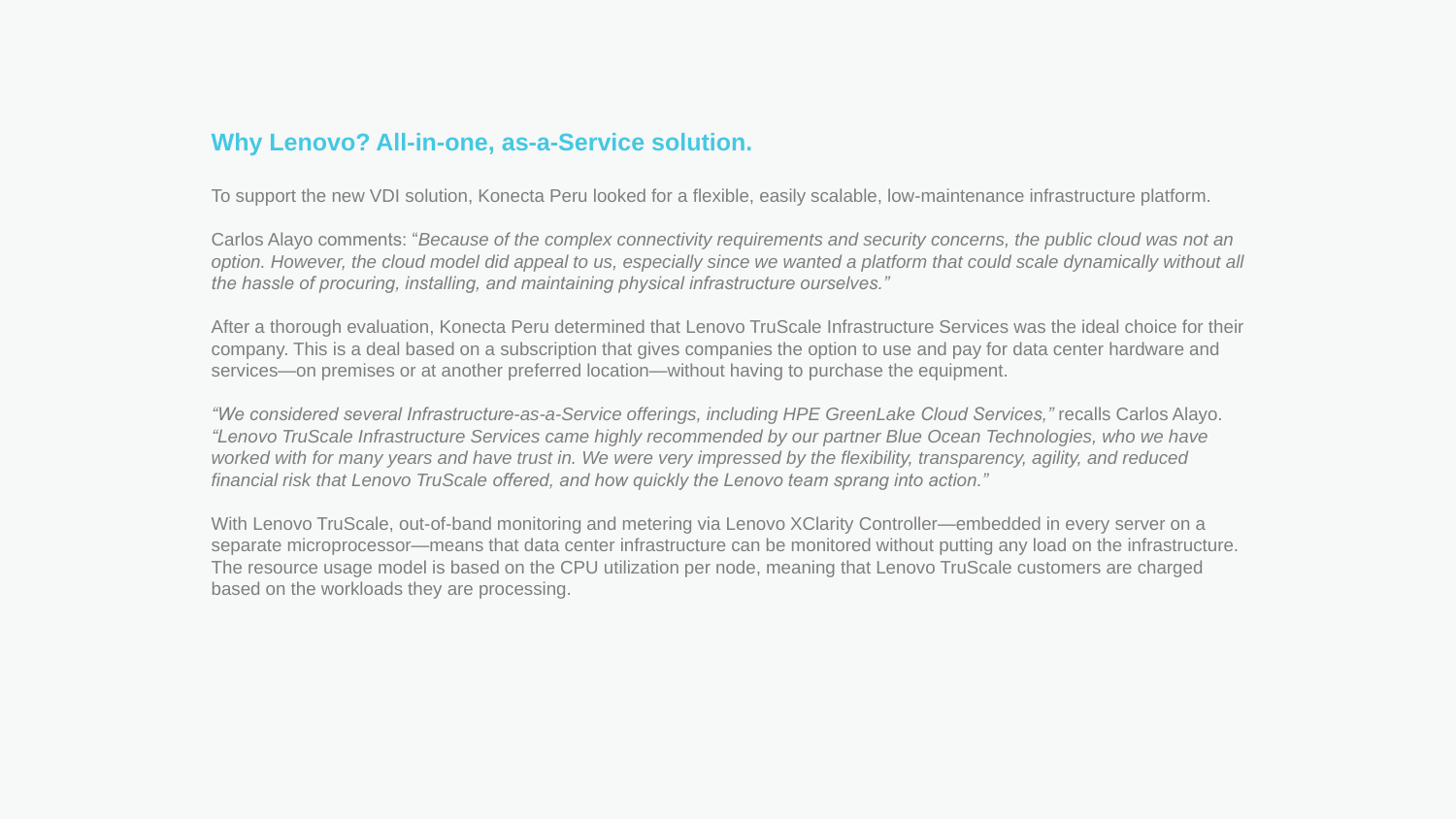#### **Rapid installation, faster time to value.**

Konecta Peru worked closely with a team from Lenovo Professional Services to design a platform for its new VDI environment based on the Lenovo ThinkAgile VX hyperconverged infrastructure (HCI) solution.

Next, the Lenovo team implemented eight Lenovo ThinkAgile VX7520 appliances at Konecta Peru's data center in Lima. Lenovo owns the deployment and installation of the hardware, and Konecta Peru pays only for the server utilization. The infrastructure is monitored and managed remotely by Lenovo Managed Services, ensuring maximum uptime.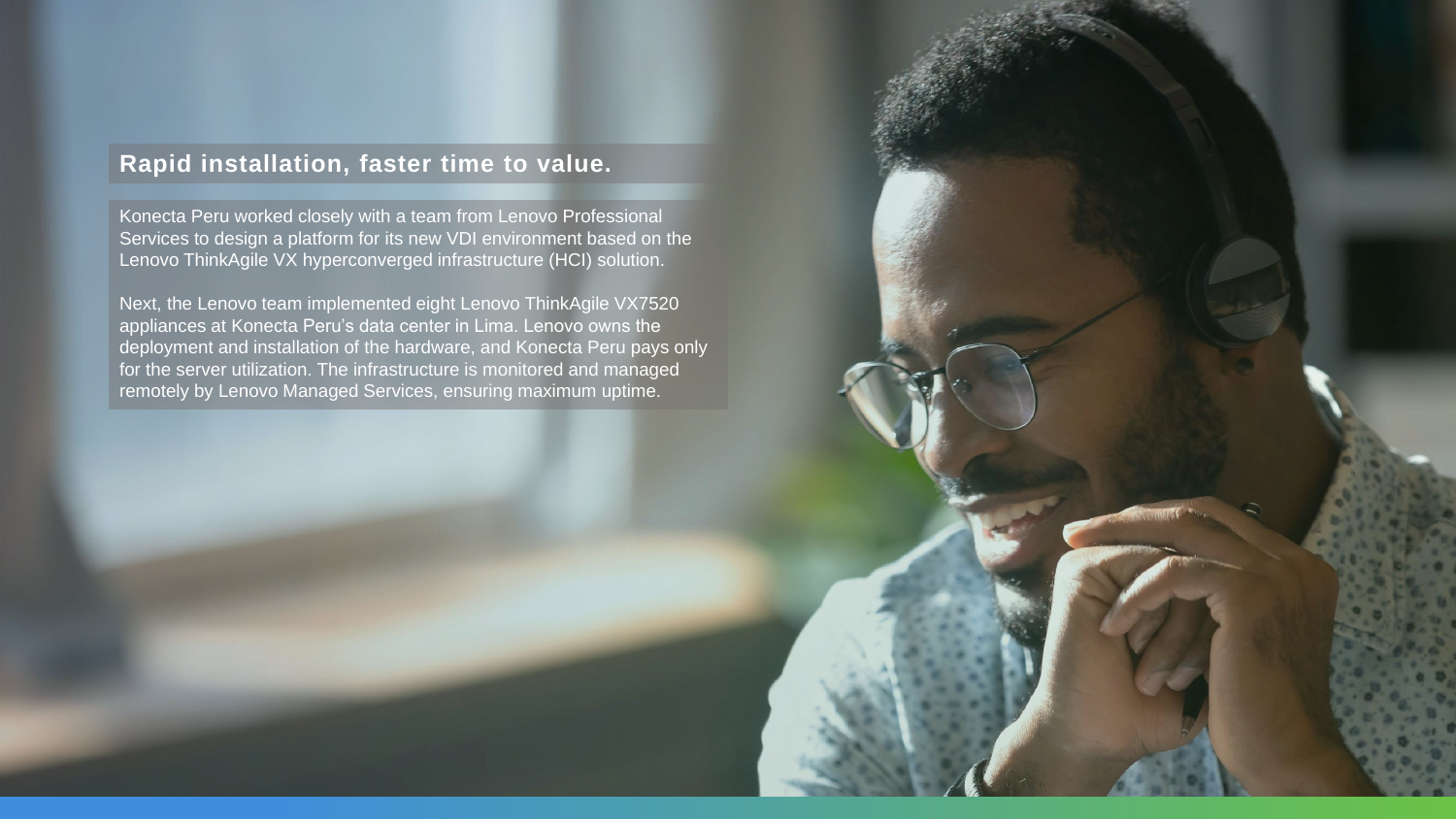$\blacksquare$ *"The collaboration between our internal IT team, Blue Ocean Technologies, and Lenovo was fantastic. Everyone pulled together to get the infrastructure installed, and the new VDI environment was up and running in just 30 days."*

> **Carlos Rafael Alayo Velasquez** IT Director, Konecta Peru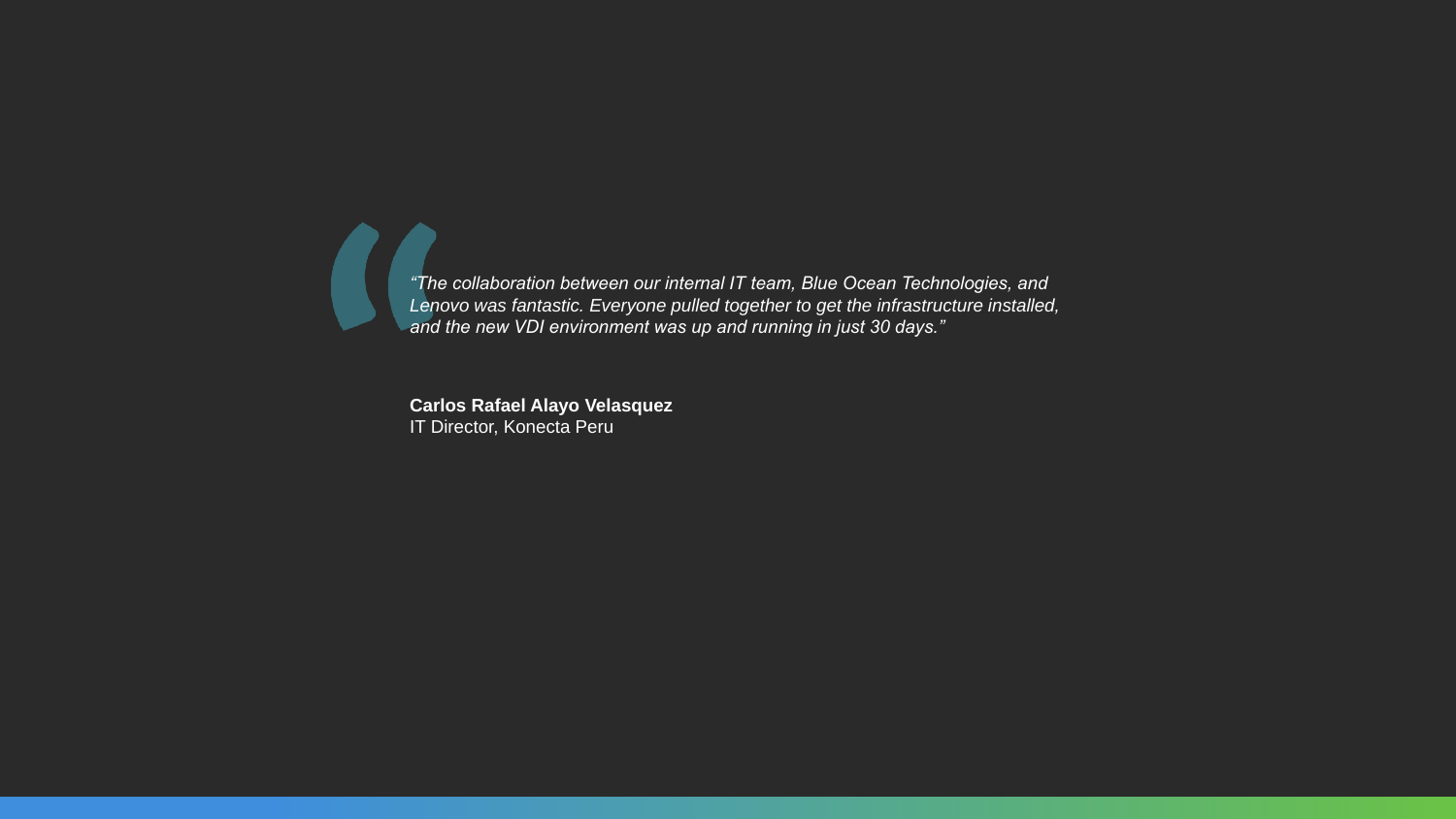## **3**

#### **Results**

Lenovo TruScale Infrastructure Services meets Konecta Peru's requirements for availability, scalability, and security, while also keeping operational costs transparent and minimizing risk.

*"With Lenovo TruScale, we can ramp up resources one week and dial them down the next, only ever paying for what we actually use,"* says Carlos Alayo. *"This enables us to respond rapidly to changing business requirements as we continue to grow. Crucially, we run the workloads in our own data center, so we can ensure compliance with security and data protection standards."*

Today, the eight-node Lenovo ThinkAgile VX cluster supports more than 1,500 VDI users. This has helped Konecta Peru to lessen the impact of the COVID-19 pandemic on operations, minimizing disruption for clients. The company is already planning to expand its Lenovo TruScale implementation with nine additional Lenovo ThinkAgile VX 7000 Series appliances to meet increased demand.

Remote work has also improved employee satisfaction, as Carlos Alayo explains: *"Many employees, particularly those who live far from our contact centers, now have a better work-life balance, are happier, and more productive. COVID-19 has been a catalyst for change, and we expect to take a hybrid approach to work in the future."*

## Konecta



**Rapid time to value**

- **24/7 remote monitoring and data center management services**
- **OPEX, pay-for-what-you-use consumption model**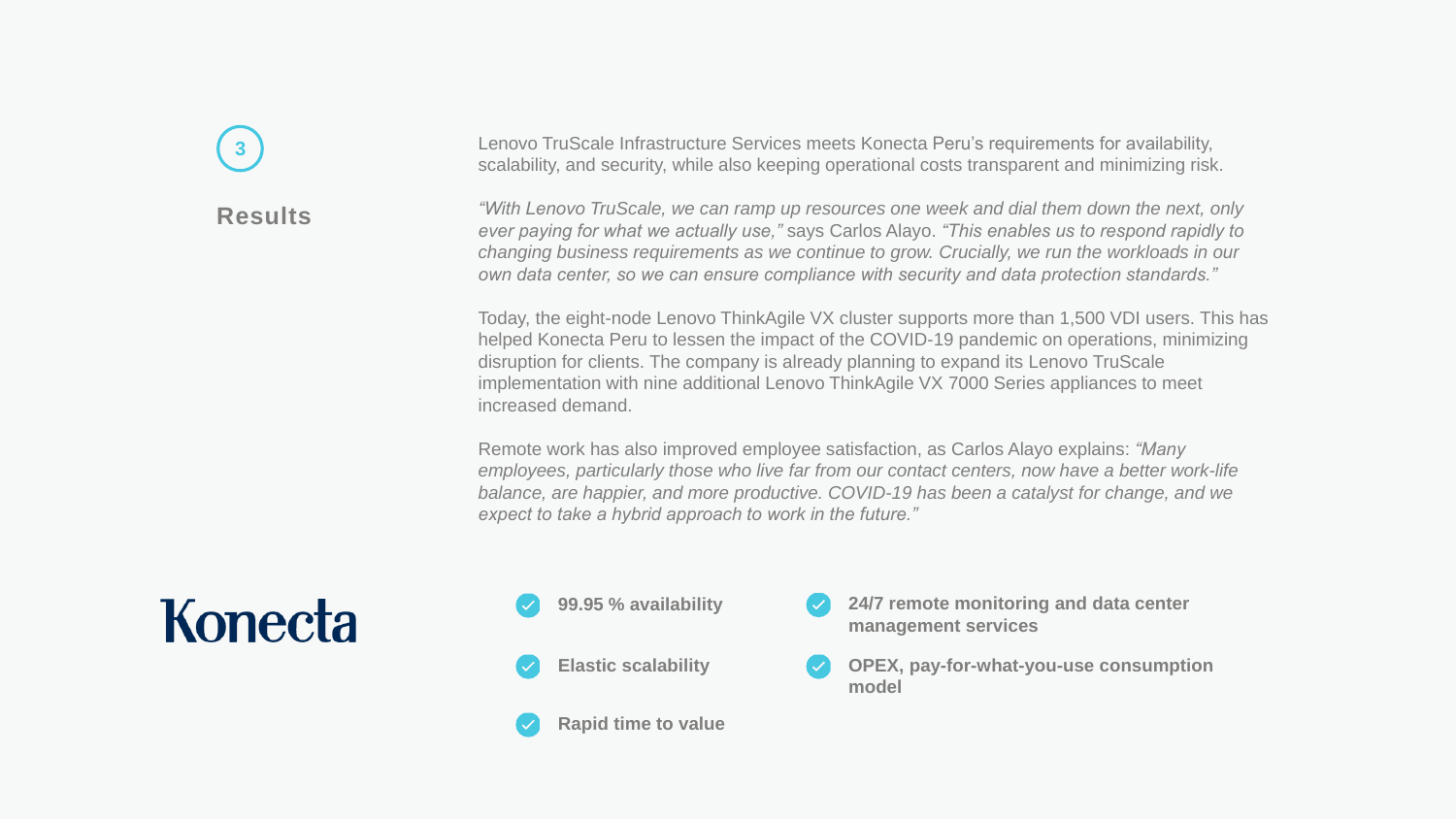*"Lenovo TruScale Infrastructure Services gives us all the key advantages of the public cloud without any of the drawbacks and with the best experience. With Lenovo TruScale, we can respond to business needs quickly, easily, and without worrying about infrastructure. It certainly lives up to our expectations."*

**Carlos Rafael Alayo Velasquez** IT Director, Konecta Peru